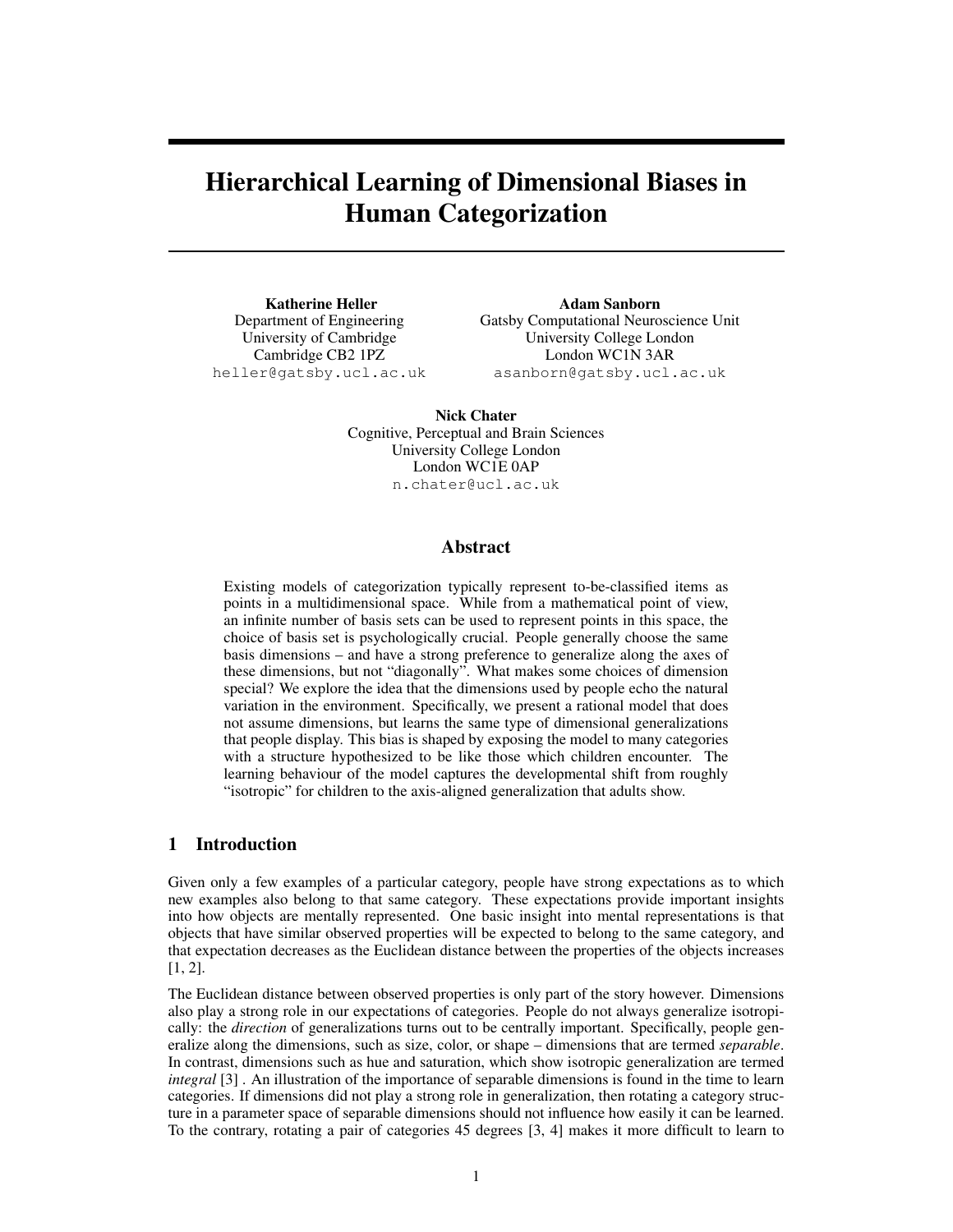discriminate between them. Similarity rating results also show strong trends of judging objects to be more similar if they match along separable dimensions [3, 5].

The tendency to generalize categories along separable dimensions is learned over development. On dimensions such as size and color, children produce generalizations that are more isotropic than adults [6]. Interestingly, the developmental transition between isotropic and dimensionally biased generalizations is gradual [7].

What privileges separable dimensions? And why are they acquired over development? One possibility is that there is corresponding variation in real-world categories, and this provides a bias that learners carry over to laboratory experiments. For example, Rosch et al. [1] identified shape as a key constant in categories, and we can find categories that are constant along other separable dimensions as well. For instance, categories of materials such as gold, wood, and ice all display a characteristic color while being relatively unconstrained as to the shapes and sizes that they take. Size is often constrained in artifacts such as books and cars, while color can vary across a very wide range.

Models of categorization are able to account for both the isotropic and dimension-based components of generalization. Classic models of categorization, such as the exemplar and prototype model, account for these using different mechanisms [8, 9, 10]. Rational models of categorization have accounted for dimensional biases by assuming that the shapes of categories are aligned with the axes that people use for generalization [11, 12, 13]. Neither the classic models nor rational models have investigated how people learn to use the particular dimension basis that they do.

This paper presents a model that learns the dimensional basis that people use for generalization. We connect these biases with a hypothesis about the structure of categories in the environment and demonstrate how exposure to these categories during development results in human dimensional biases. In the next section, we review models of categorization and how they have accounted for dimensional biases. Next, we review current nonparametric Bayesian models of categorization, which all require that the dimensions be hand-coded. Next, we introduce a new prior for categorization models that starts without pre-specified dimensions and learns to generalize new categories in the same way that previous categories varied. We show that without the use of pre-specified dimensions, we are able to produce generalizations that fit human data. We demonstrate that training the model on reasonable category structures produces generalization behavior that mimics that of human subjects at various ages. In addition, our trained model predicts the challenging effect of violations of the triangle inequality for similiarity judgments.

#### 2 Modeling Dimensional Biases in Categorization

Models of categorization can be divided into generative and discriminative models – we will focus on generative models here and leave discriminative models for the discussion. Generative models of categorization, such as the prototype [8] and exemplar models [9, 10], assume that people learn category distributions, not just rules for discriminating between categories. In order to make a judgment of whether a new item belongs to one category or another, a comparison is made of the new item to the already existing categories, using Bayes rule with a uniform prior on the category labels,

$$
P(c_n = i | x_n, \mathbf{x}_{n-1}, \mathbf{c}_{n-1}) = \frac{P(x_n | c_n = i, \mathbf{x}_{n-1}, \mathbf{c}_{n-1})}{\sum_j P(x_n | c_n = j, \mathbf{x}_{n-1}, \mathbf{c}_{n-1})}
$$
(1)

where  $x_n$  is the nth item and  $c_n = j$  assigns that item to category j. The remaining items are collected in the vector  $x_{n-1}$  and the known labels for these items are  $c_{n-1}$ .

For the prototype and exemplar models, the likelihood of an item belonging to a category is based on the weighted Minkowski power metric<sup>1</sup>,

$$
\sum_{i} \left( \sum_{d} w^{(d)} \left| x_n^{(d)} - R_i^{(d)} \right|^r \right)^{\frac{1}{r}} \tag{2}
$$

<sup>&</sup>lt;sup>1</sup>For an exemplar model,  $R_i^{(d)}$  is each example in  $x_{n-1}$ , while for the prototype model, it is the single average of  $x_{n-1}$ .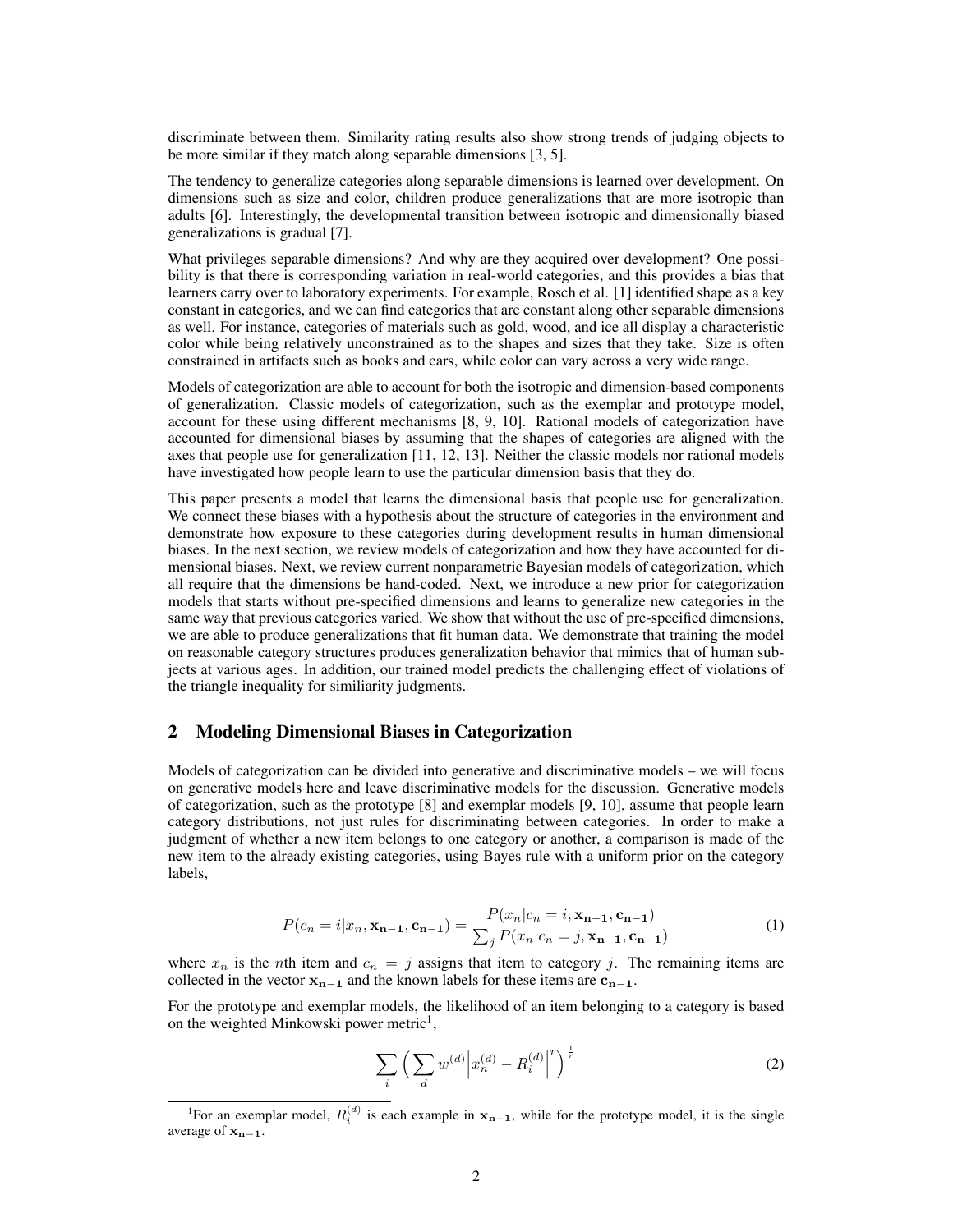which computes the absolute value of the power metric between the new example  $x_n$  and the category representation  $R_i$  for category i on a dimension d. Integral dimensions are modeled with  $r = 2$ , which results in a Euclidean distance metric. The Euclidean metric has the special property that changing the basis set for the dimensions of the space does not affect the distances. Any other choice of r means that the distances are affected by the basis set, and thus it must be chosen to match human judgments. Separable dimensions are modeled with either  $r = 1$ , the city-block metric, or  $r < 1$ , which no longer obeys the triangle equality [5].

Dimensional biases are also modeled in categorization by modifying the dimension weights for each dimension,  $w^{(d)}$ . In effect, the weights stretch or shrink the space of stimuli along each dimension so that some items are closer than others. These dimension weights are assumed to correspond to attention. To model learning of categories, it is often necessary to provide non-zero weights to only a few features early in learning and gradually shift to uniform weights late in learning [14].

These generative models of categorization have been developed to account for the different types of dimensional biases that are displayed by people, but they lack means for learning the dimensions themselves. Extensions to these classical models learn the dimension weights [15, 16], but can only learn the weights for pre-specified dimensions. If the chosen basis set did not match that used by people, then the models would be very poor descriptions of human dimensional biases. A stronger notion of between-category learning is required.

## 3 Rational Models of Categorization

Rational models of categorization view categorization behavior as the solution to a problem posed by the environment: how best to to generalize properties from one object to another. Both exemplar and prototype models can be viewed as restricted versions of rational models of categorization, which also allow interpolations between these two extreme views of representation. Anderson [11] proposed a rational model of categorization which modeled the stimuli in a task as a mixture of clusters. This model treated category labels as features, performing unsupervised learning. The model was extended to supervised learning so each category is a mixture [17],

$$
P(x_{\ell}|\mathbf{x}_{\ell-1},\mathbf{s}_{\ell-1}) = \sum_{k=1}^{K} P(s_{\ell}=k|\mathbf{s}_{\ell-1}) P(x_{\ell}|s_{\ell}=k,\mathbf{x}_{\ell-1},\mathbf{s}_{\ell-1})
$$
(3)

where  $x_{\ell}$  is the newest example in a category i and  $x_{\ell-1}$  are the other members of category i.  $x_{\ell}$ is a mixture over a set of K components with the prior probability of  $x_\ell$  belonging to a component depending on the component membership of the other examples  $s_{\ell-1}$ .

Instead of a single component or a component for each previous item, the mixture model has the flexibility to choose an intermediate number of components. To make full use of this flexibility, Anderson used a nonparametric Chinese Restaurant Process (CRP) prior on the mixing weights, which allows the flexibility of having an unspecified and potentially infinite number of components (i.e., clusters) in our mixture model. The mixing proportions in a CRP are based on the number of items already included in the cluster,

$$
P(s_{\ell} = k | \mathbf{s}_{\ell-1}) = \begin{cases} \frac{M_k}{i - 1 + \alpha} & \text{if } M_k > 0 \text{ (i.e., } k \text{ is old)}\\ \frac{\alpha}{i - 1 + \alpha} & \text{if } M_k = 0 \text{ (i.e., } k \text{ is new)} \end{cases}
$$
(4)

where  $M_i$  is the number of objects assigned to component k, and  $\alpha$  is the dispersion parameter. Using Equation 4, the set of assignments  $s_{\ell-1}$  is built up as a simple sequential stochastic process [18] in which the order of the observations is unimportant [19].

The likelihood of belonging to a component depends on the other members of the cluster. In the case of continuous data, the components were modeled as Gaussian distributions,

$$
P(x_{\ell}|s_{\ell}=k,\mathbf{x}_{\ell-1},\mathbf{s}_{\ell-1})=\prod_{d}\int_{\mu^{(d)}}\int_{\Sigma^{(d)}}N(x_{\ell}^{(d)};\mu^{(d)},\Sigma^{(d)})P(\Sigma^{(d)})P(\mu^{(d)}|\Sigma^{(d)})\qquad(5)
$$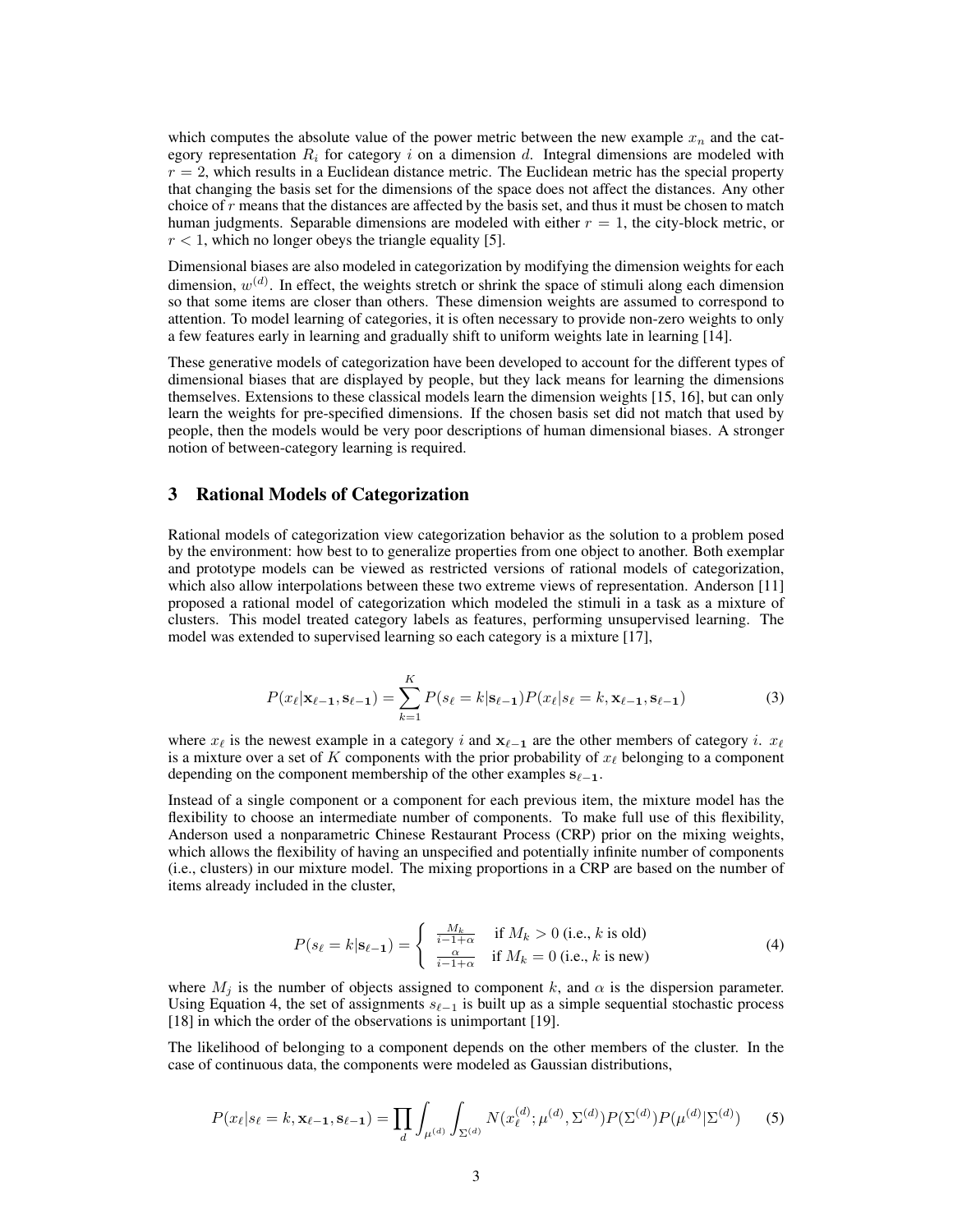where the mean and variance of each Gaussian distribution is given by  $\mu^{(d)}$  and  $\Sigma^{(d)}$  respectively. The prior for the mean was assumed to be Gaussian given the variance and the prior for the variance was a inverse-gamma distribution. The likelihood distribution for this model assumes a fixed basis set of dimensions, which must align with the separable dimensions to produce dimensional biases in generalization.

#### 4 A Prior for Dimensional Learning

The rational model presented above assumes a certain basis set of dimensions, and the likelihood distributions are aligned with these dimensions. To allow the learning of the basis set, we first need multivariate versions of the prior distributions over the mean and variance parameters. For the mean parameter, we will use a multivariate Gaussian distribution and for the covariance matrix, we will use the multivariate generalization of the inverse-gamma distribution, the inverse-Wishart distribution.

The inverse-Wishart distribution has its mode at  $\frac{\Sigma}{m+D+1}$ , where  $\Sigma$  is the mean covariance matrix parameter,  $m$  is the degrees of freedom, and  $D$  is the number of dimensions of the stimulus. A covariance matrix is always diagonal under some rotated version of the initial basis set. This new basis set gives the possible dimensional biases for this cluster.

However, using Gaussian distributions for each cluster, with a unimodal prior on the covariance matrix, greatly limits the patterns of generalizations that can be produced. For a diagonal covariance matrix, strong generalization along a particular dimension would be produced if the covariance matrix has a high variance along that dimension, but low variances along the remaining dimensions. Thus, this model can learn to strongly generalize along one dimension, but people often make strong generalizations along multiple dimensions [5], such as in Equation 2 when  $r < 1$ . A unimodal prior on covariance matrices cannot produce this behavior, so we use a mixture of inverse Wishart distributions as a prior for covariance matrices,

$$
p(\Sigma_k|\mathbf{u_k}, \mathbf{\Phi}) = \sum_{j=1}^J p(u_k = j|\mathbf{u_{k-1}})p(\Sigma_k|\Phi_j, u_k = j)
$$
(6)

where  $\Sigma_k$  is the covariance parameter for the kth component. For simplicity, the component parameters  $\Sigma_k$  are assumed i.i.d. given their class.  $\Phi_j$  are the parameters of component j which reflect the expected covariances generated by the *j*th inverse-Wishart distribution in the mixture.  $u_k = j$  is the assignment of parameters  $\Sigma_k$  to component  $\Phi_j$  and the set of all other component assignments is  $\mathbf{u_{k-1}}$ .  $\Phi$  and  $\mu_k$  are the sets of all  $\Phi_j$  and  $\mu_k$ . The means of categories k have Gaussian priors, which depend on  $\Sigma_k$ , but are otherwise independent of each other.

As before, we will use a nonparametric CRP prior over the mixture weights  $u_k$ . We now have two infinite mixtures: one that allows a category to be composed of a mixture of clusters, and one that allows the prior for the covariance matrices to be composed of a mixture of inverse-Wishart distributions. The final piece of the model is to specify  $p(\Phi)$ . We use another inverse-Wishart prior, but with an identity matrix for the mean parameter, so as not to bias the  $\Phi_j$  components toward a particular dimension basis set. Figure 1 gives a schematic depiction of the model.

#### 5 Learning the Prior

The categories we learn during development often vary along separable dimensions – and people are sensitive to this variability. The linguistic classification of nouns helps to identify categories that are fixed on one separable dimension and variable on others. Nouns can be classified into count nouns and mass nouns. Count nouns refer to objects that are discrete, such as books, shirts, and cars. Mass nouns are those that refer to objects that appear in continuous quantities, such as grass, steel, and milk. These two types of nouns show an interesting regularity: count nouns are often relatively similar in size but vary greatly in color, while mass nouns are often relatively fixed in color but vary greatly in size.

Smith [7] tested the development of children's dimensionality biases. In this study, experimenters showed participants six green circles that varied in shade and size. The discriminability judgments of adults to scale the parameters of the stimuli, so that one step in color caused the same gain in discriminability as one step in size. Participants were asked to group the stimuli into clusters according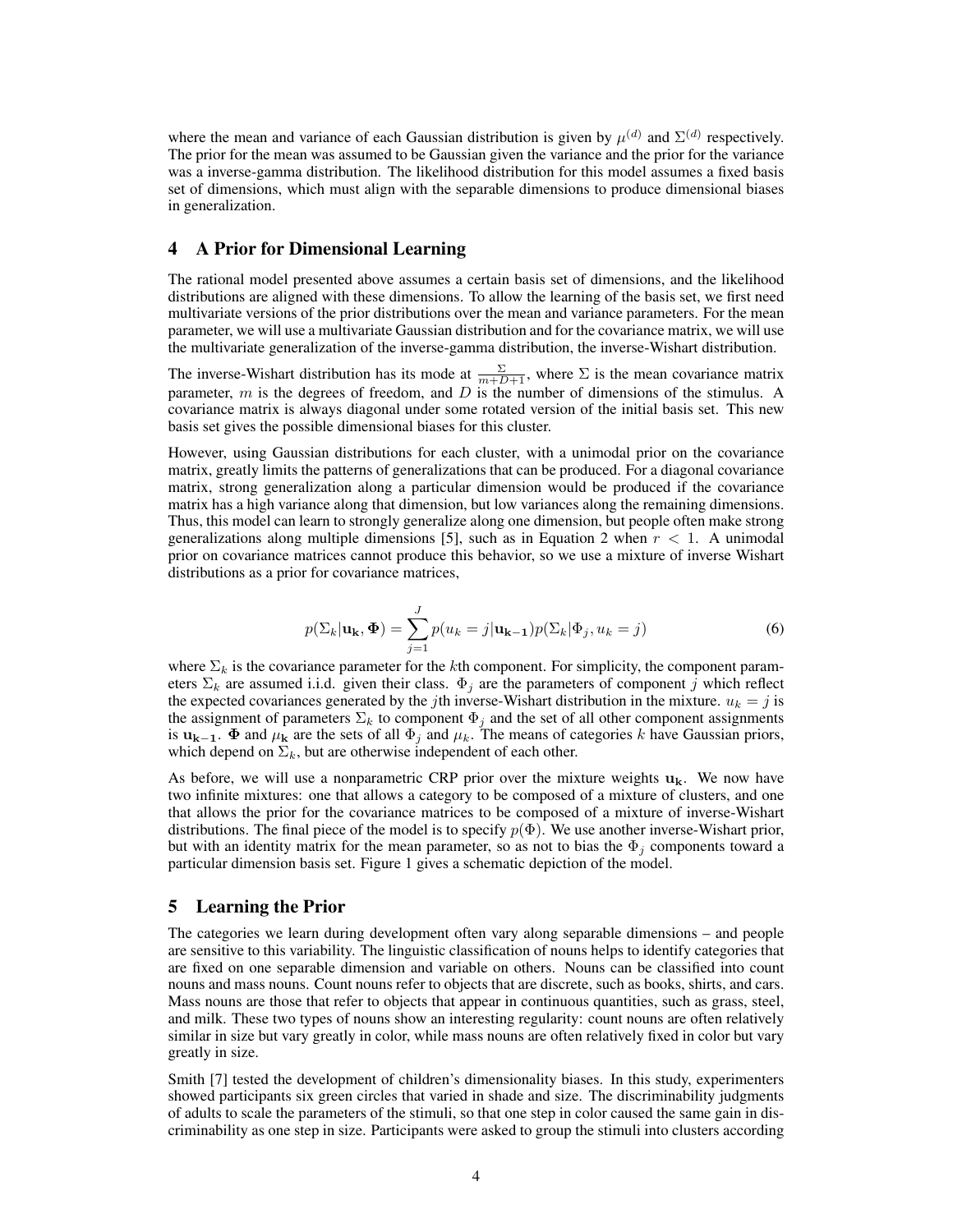

Figure 1: Schematic illustration of the hierarchical prior over covariance matrices. The top-level prior is a covariance matrix (shown as the equiprobability curves of a Gaussian) that is not biased towards any dimension. The mid level priors  $\Phi_j$  are drawn from an inverse-Wishart distribution centered on the top-level prior. The  $\Phi_i$  components are used as priors for the covariance matrices for clusters. The plot on the right shows some schematic examples of natural categories that tend to vary along either color or size. The covariance matrices for these clusters are drawn from an inverse-Wishart prior using one of the  $\Phi_j$  components.

to their preferences, only being told that they should group the "ones that go together". The partitions of the stimuli into clusters that participants produced tended toward three informative patterns, shown in Figure 2. The Overall Similarity pattern ignores dimension and appears to result from isotropic similarity. The One-dimensional Similarity pattern is more biased towards generalizing along separable dimensions than the Overall Similarity pattern. The strongest dimensional biases are shown by the One-Dimensional Identity pattern, with the dimensional match overriding the close isotropic similarity between neighboring stimuli.

Children aged 3 years, 4 years, 5 years and adults participated in this experiment. There were ten participants in each age group, participants clustered eight problems each, and all dimension-aligned orientations of the stimuli were tested. Figure 2 shows the developmental trend of each of the informative clustering patterns. The tendency to cluster according to Overal Similarity decreased with age, reflecting a reduced influence of isotropic similarity. Clustering according One-dimensional Similarity increased from 3-year-olds to 5-year-olds, but adults produced few of these patterns. The percentage of One-dimensional Identity clusterings increased with age, and was the dominant response for adults, supporting the idea that strong dimensional biases are learned.

We trained our model with clusters that were aligned with the dimensions of size and color. Half of the clusters varied strongly in shape and weakly in size, while the other half varied strongly in size and weakly in shape. The larger standard deviation of the distribution that generated the training stimuli was somewhat smaller than the largest distance between stimuli in the Smith experiment, while the smaller standard deviation in the distribution that generated the training stimuli was much smaller than the smallest distance between Smith stimuli. The two dispersion parameters were set to 1, the degrees of freedom for all inverse-Wishart distributions were set to the number of dimensions plus 1, and 0.01 was used for the scale factor for the mean parameters of the inverse-Wishart distributions<sup>2</sup>.

Inference in the model was done as a combination of the Gibbs sampling and Metropolis-Hastings algorithms. The assignments of data points to clusters in each class were Gibbs sampled conditioned on the cluster assignments to inverse-Wishart components and the parameters of those components,  $\Phi_j$ . Following a complete pass of the assignments of data points to clusters, we then Gibbs sampled the assignments of the cluster covariance parameters  $\Sigma_k$  to components of the inverse-Wishart

<sup>&</sup>lt;sup>2</sup>The general pattern of the results was only weakly dependent on the parameter settings, but unsupervised learning of the clusters required a small value of the scale factor.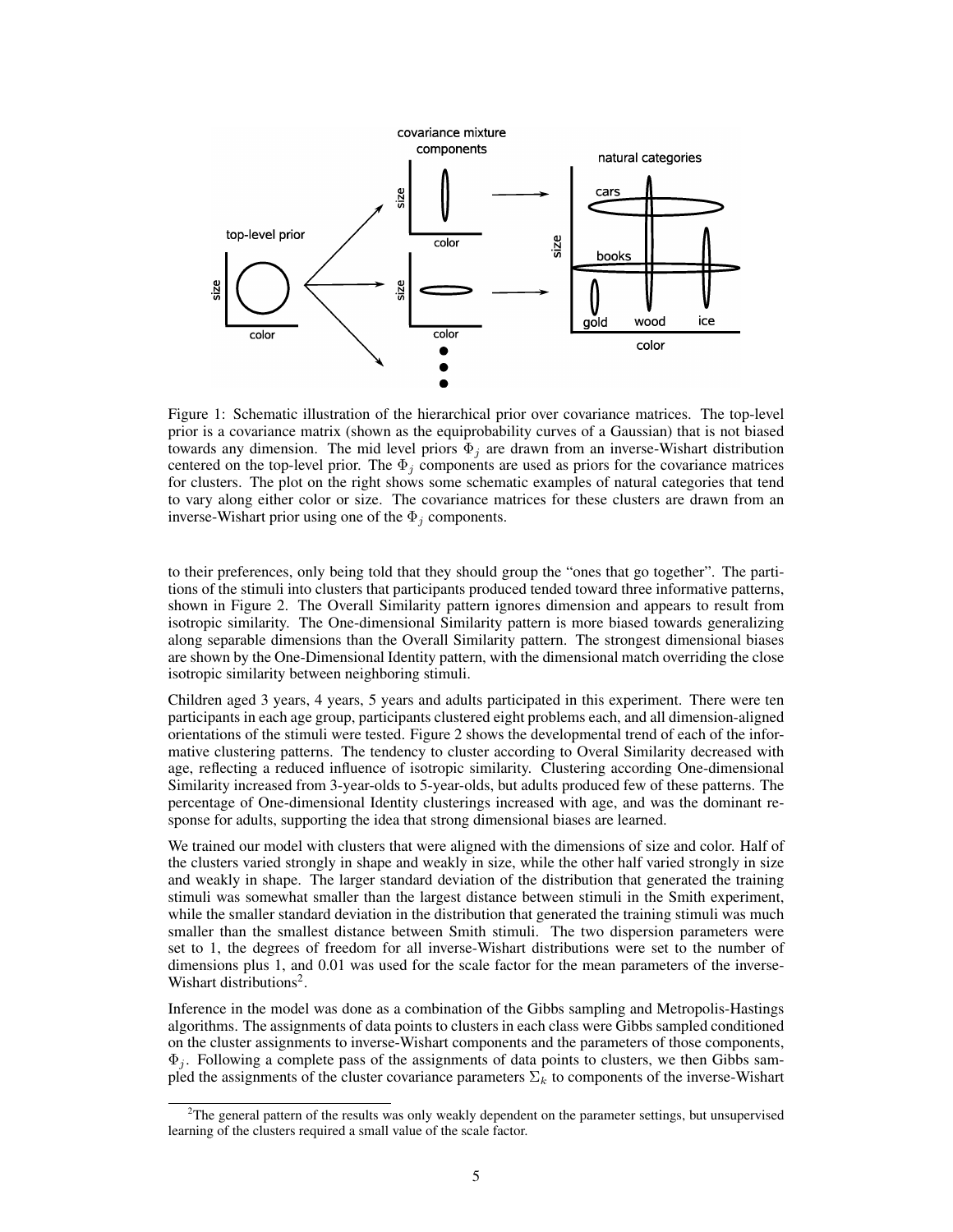

Figure 2: Experiment 2 of Smith [7]. In a free categorization task, the stimuli marked by dots in the top row were grouped by participants. The three critical partitions are shown as circles in the top row of plots. The top bar graph displays the developmental trends for each of the critical partitions. The bottom bar graph displays the trend as the model is trained on a larger number of axis-aligned clusters.

mixture prior. After a pass of this mid-level sampling, we resampled  $\Phi_j$ , the parameters of the inverse-Wishart components, and the prior expected means of each cluster. This sampling was done using Metropolis-Hastings, with the non-symmetric proposals made from a separate inverse-Wishart distribution. A large finite Dirichlet distribution was used to approximate  $p(U)$ . Given the learned Φ and uk, the predicted probabilities for the Smith experiment were computed exactly.

The predictions of our model as a result of training are shown in Figure 2. The model was trained on 0, 2, 4, 8, and 16 axis-aligned clusters in an unsupervised fashion. For the all three patterns, the model shows the same developmental trajectory as human data. Overall Similarity decreases with the number of trained categories, One-dimensional Similarity increases and then decreases, and One-dimensional Identity patterns are overwhelmingly produced by the fully trained model. The probabilities plotted in the figure are the predicted posterior of only the partitions that exactly matched the informative patterns, out of all 203 possible partitions, showing that the patterns in Figure 2 dominated the model's predictions as they dominated the participants' responses in the free categorization task.

# 6 Generalization Gradients

Standard models of categorization, such as the prototype or exemplar model, have a variety of mechanisms for producing the dimensional biases seen in experiments with adults. We propose a very different explanation for these dimensional biases. In this section we plot generalization gradients,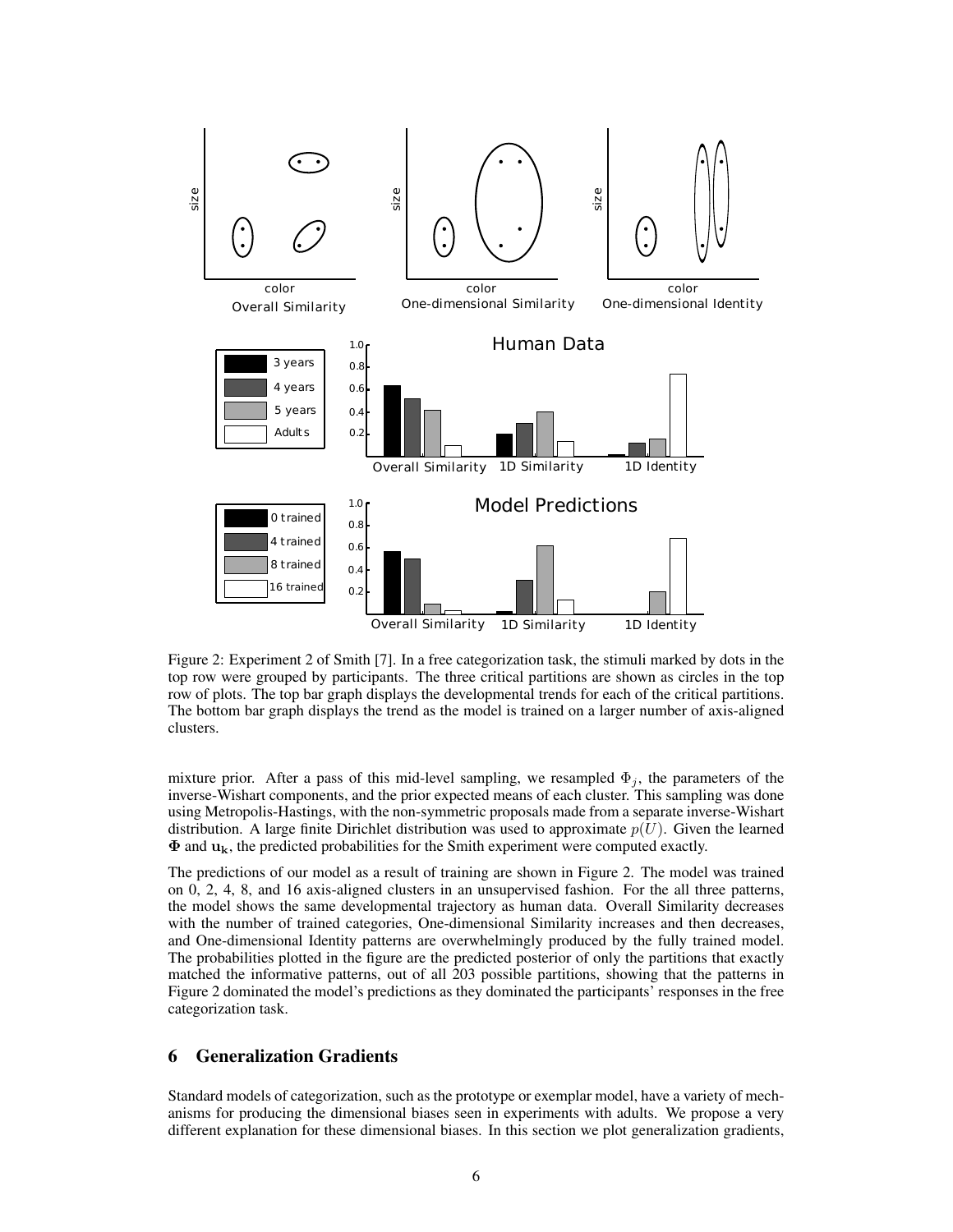

Figure 3: Generalization gradients of the exemplar model and the posterior predictive distribution of the model presented in this paper. The dots are the stimuli.

which provide a good feel for how the priors we propose match with the mechanisms used in earlier models across a variety of conditions.

Generalizations of single items are studied by collecting similarity ratings. In this task, participants judge the similarity of two items. In standard models of categorization, similarity ratings are modeled mainly by the exponent in the Minkowski power metric (Equation 2). For rational models, similarity ratings can be modeled as the posterior predictive probability of one item, given the second item [20]. The first two columns of Figure 3 give a comparison between the exemplar model and the model we propose for similarity ratings. The central dot is a particular stimulus and the color gradient shows the predicted similarity ratings of all other stimuli. For integral dimensions, a Euclidean metric  $(r = 2)$  is used in the exemplar model, which the model we propose matches if it has not been trained on dimension-aligned categories.

For separable categories, the exemplar model usually uses a city-block metric  $(r = 1)$  [10]. However, experimental evidence shows that dimensions have an even stronger effect than predicted by a city-block metric. In experiments to test violations of the triangle equality, Tversky and Gati [5] showed that the best fitting exponent for similarity data is often  $r < 1$ . The model we propose can produce this type of similarity prediction by using a prior that is a mixture of covariance matrices, in which each component of the mixture generalizes strongly along one dimension. In a category of one item, which is the case when making similarity judgments with the posterior predictive distribution, it is uncertain which covariance component best describes the category. This uncertainty results in a generalization gradient that imitates an exponent of  $r < 1$  using Gaussian distributions. As a result, our proposed model predicts violations of the triangle inequality if it has been trained on a set of clusters in which some vary strongly along one dimension and others vary strongly along another dimension. A comparison between this generalization gradient and the exemplar model is shown in the second column of Figure 3.

The second mechanism for dimensional biases in standard models of categorization is selective attention. Selective attention is used to describe biases that occur in categorization experiments, when many items are trained in each category. These biases are implemented in the exemplar model as weights along each dimension, and early in learning there are usually large weights on a small number of separable dimensions [14, 21]. Our proposed model does not have a mechanism for selective attention, but provides a rational explanation for this effect in terms of the strong sampling assumption [13]. If two items are assumed to come from the same cluster, then generalization tends to be along a single dimension that has varied during training (third column of Figure 3). However, if two items are inferred to belong to different clusters, then the generalization gradient corresponds to additive similarity without selective attention (fourth column of Figure 3).

We have shown that the model we have proposed can reproduce the key generalization gradients of the exemplar and prototype models. The important difference between our model of dimensional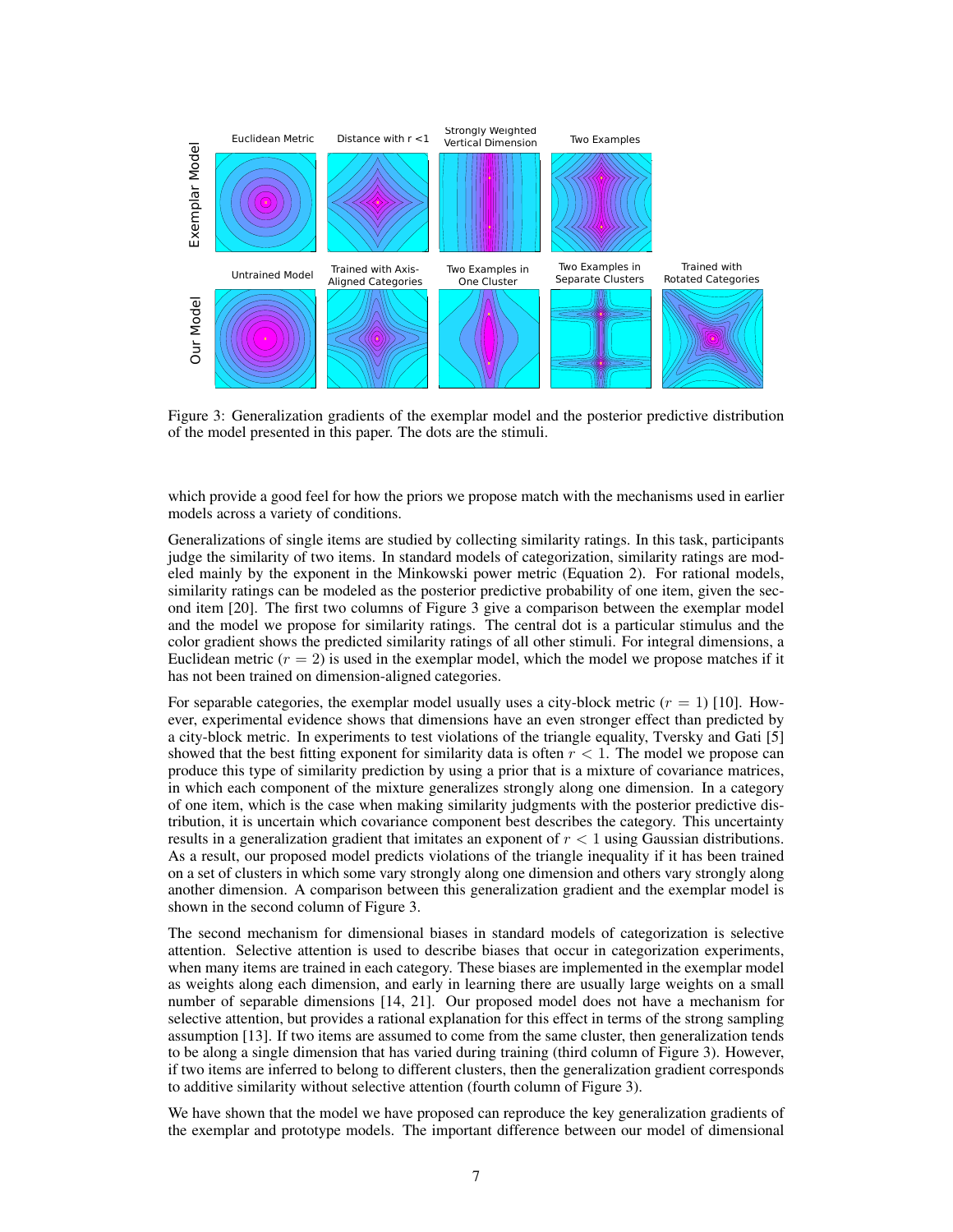biases and these standard categorization models is that we learn basis set for dimensional biases, assuming these dimensions have proven to be useful for predicting category structure in the past. Other models must have these dimensions pre-specified. To show that our model is not biased towards a particular basis set, we rotated the training stimuli 45 degrees in space. The resulting posterior predictive distributions in Figure 3 extendend in the same direction as the rotated training categories varied.

## 7 Discussion

The approach to dimensional biases we have outlined in this paper provides a single explanation for dimensional biases, in contrast to standard models of categorization, such as exemplar and prototype models. These standard models of categorization assume two distinct mechanisms for producing dimensional biases: a Minkowski metric exponent, and attentional weights for each dimension. In our approach, biases in both similarity judgments and categorization experiments are produced by learning covariance matrices that are shared between clusters. For similarity judgments, the single item does not give information about which covariance mixture component was used to generate it. This uncertainty produces similarity judgments that would be best fit with an Minkowski exponent of  $r < 1$ . For category judgments, the alignment of the items along a dimension allows the generating covariance mixture component to be inferred, so the judgments will show a bias like that of attentional weights to the dimensions. The difference between tasks drives the different types of dimensional biases in our approach.

We propose that people learn more complex cross-category information than most previous approaches do. Attention to dimensions is learned in connectionist models of categorization by finding the best single set of weights for each dimension in a basis set [15, 16], or by cross-category learning in a Bayesian approach [22]. A more flexible approach is used in associative models of categorization, which allow for different patterns of generalizations for different items. One associative model used a Hopfield network to predict different generalizations for solid and non-solid objects [23]. A hierarchical Bayesian model with very similar properties to this associative model motivated this result from cross-category learning [24]. The key difference between all these models and our proposal is that they use only a single strong dimensional bias for each item, while we use multiple latent strong dimensional biases for each item, which is needed for modeling both similarity and categorization dimensional biases with a single explanation. The only previous approach we are aware of that learns such complex cross-category information is a Bayesian rule-based model of categorization [25].

The main advantage of our approach over many other models of categorization is that we learn the basis set of dimensions that can display dimensional biases. Our model learns the basis the same way people do, from categories in the environment (as opposed to fitting to human similarity or category judgements). We begin with a feature space of stimuli in which physically similar items are near to each other. Using a version of the Transformed Dirichlet Process [26], a close relation to the Hierarchical Dirichlet Process previously proposed as a unifying model of categorization [17], a mixture of covariance matrices are learned from environmentally plausible training data. Most other models of categorization, including exemplar models [10], prototype models [8], rule-based discriminative models [27], as well as hierarchical Bayesian models for learning features [24, 22] and Bayesian rule-based models [25] all must have a pre-specified basis set.

## 8 Summary and Conclusions

People generalize categories in two ways: they generalize to stimuli with parameters near to the category and generalize to stimuli that match along separable dimensions. Existing models of categorization must assume the dimensions to produce human-like generalization performance. Our model learns these dimensions from the data: starting with an unbiased prior, the dimensions that categories vary along are learned to be dimensions important for generalization. After training the model with categories intended to mirror those learned during development, our model reproduces the trajectory of generalization biases as children grow into adults. Using this type of approach, we hope to better tie models of human generalization to the natural world to which we belong.